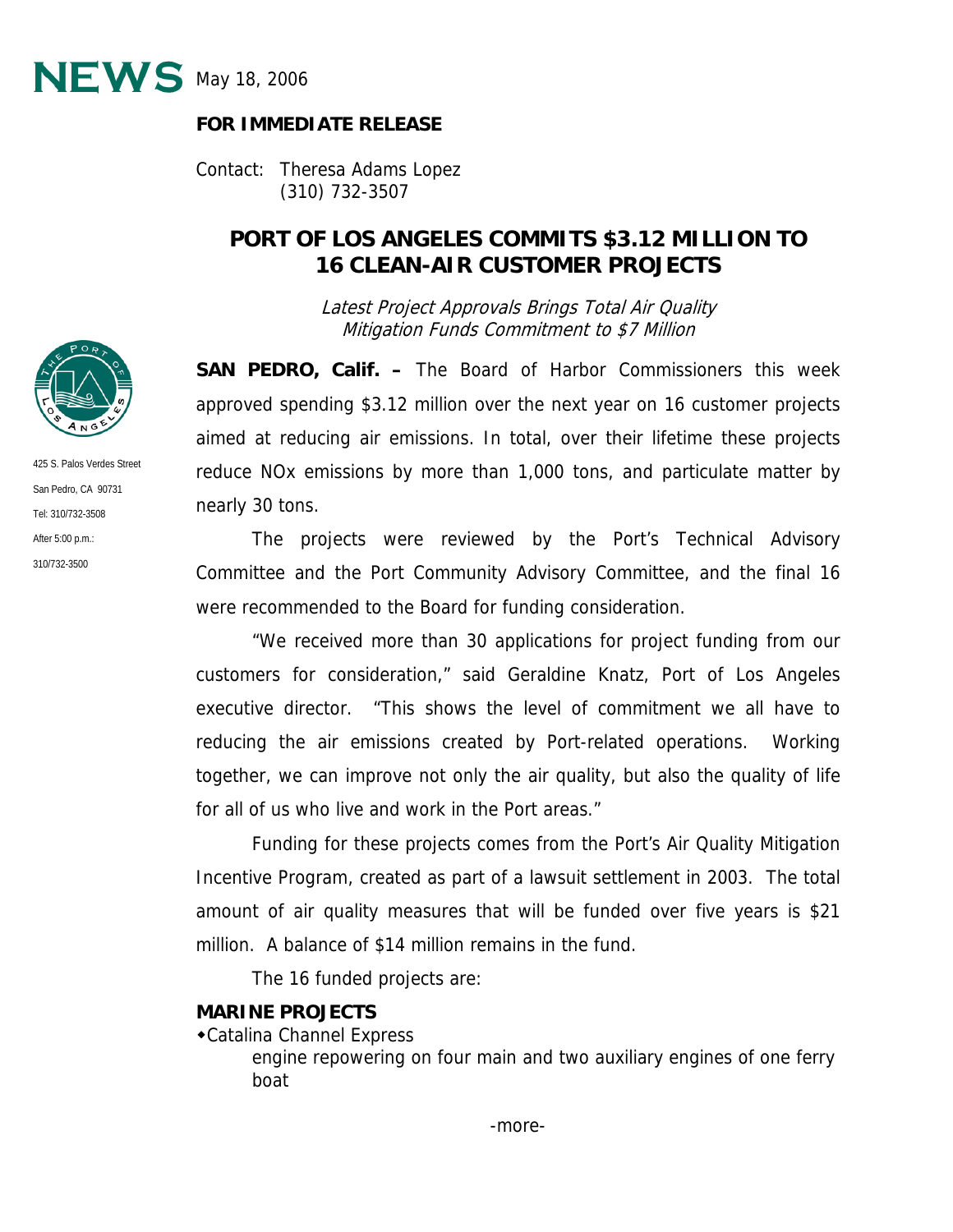### **Air Quality Projects Funded 2-2-2**

- Foss Maritime Company engine repowering on two main and 13 auxiliary engines on five tug boats
- Sause Brothers Ocean Towing Company repowering on two main and two auxiliary engines on two tug boats
- Steve Mardesich, Sr. repowering of the main engine on his commercial fishing boat
- Arnold Lancaster

 repowering of two main and two auxiliary engines on his charter dive boat

## **OFF ROAD VEHICLES**

Marine Terminals, Corp.

use of low-sulphur fuel with purifying muffler on 17 rubber-tired gantry cranes

- Seaside Transportation Services LLC engine retrofit with purifying muffler on 14 rubber-tired gantry cranes
- Terry Prouty Trucking, Inc. engine repowering on two steel loaders
- California Cartage Company installation of diesel oxidation catalysts (DOCs) on 18 pieces of material handling equipment (UTRs)
- Pick Your Part Auto Wrecking, Inc. engine repowering on four scrap loaders
- Coordinated Equipment Company engine repowering on two pieces of loading equipment

## **Research & Development**

- Yusen Terminals, Inc. installation of Diesel Particulate Filters (DPF) continuous regeneration trap with selective catalytic reduction
- Yusen Terminals, Inc. installation of DPF continuous regeneration trap
- Pacecco and Mitsui installation of DPF continuous regeneration trap